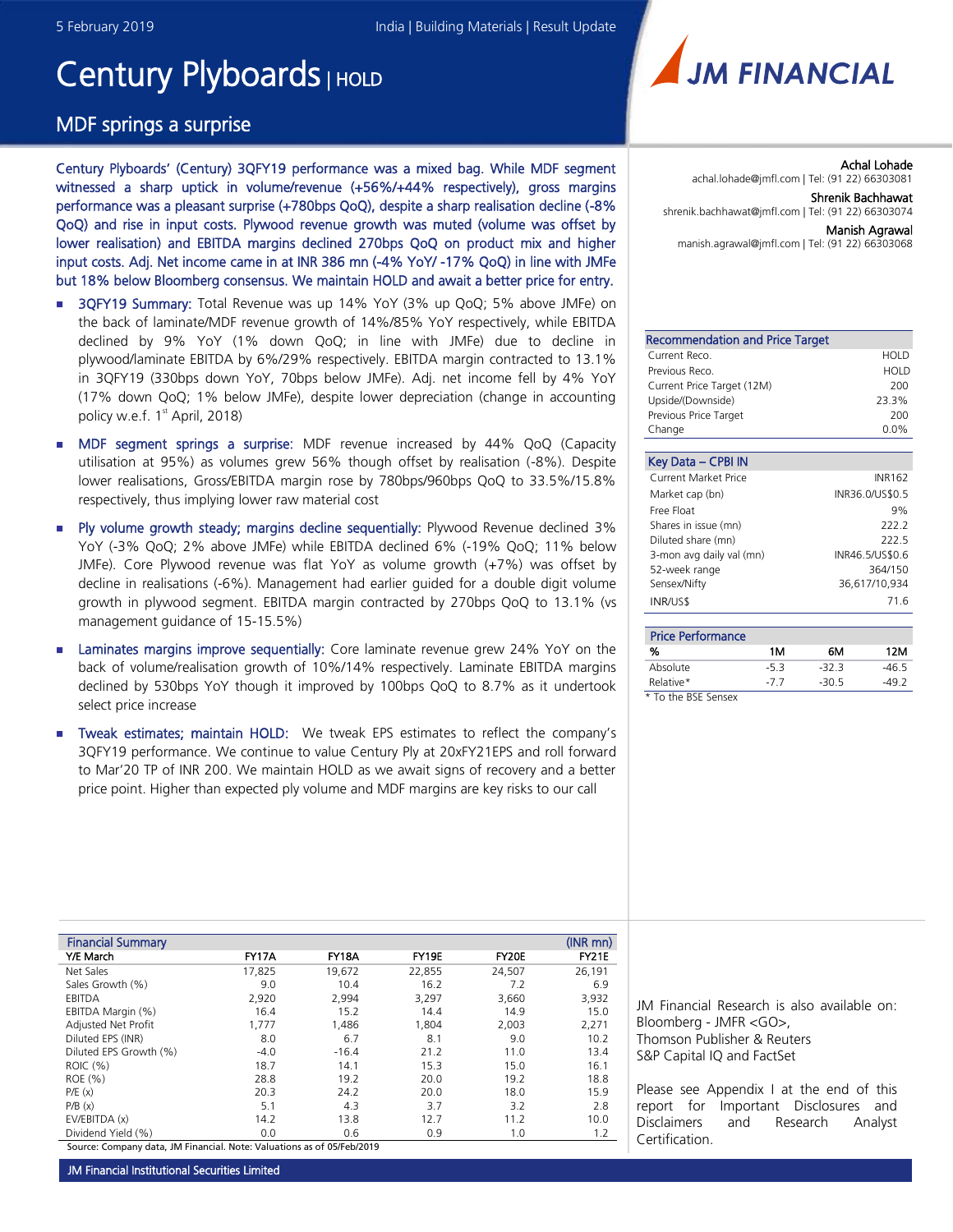#### Century Plyboards **5 February 2019**

- Other highlights: a) Increase in working capital days from 72 in 2QFY19 to 77 in 3QFY19 (Debtor days reduced from 52 in 2QFY19 to 48 in 3QFY19 whereas Creditor days declined from 39 in 2QFY19 to 32 in 3QFY19), b) Company has taken board approval for MDF and particleboard unit in Uttar Pradesh but it is not reflected in the capex plan for FY20 (await clarity), c) Company has changed its depreciation policy from Written Down Value (WDV) to Straight Line Method (SLM) from 1<sup>st</sup> April, 2018
- The company is hosting a conference call tomorrow, Wednesday Feb6, at 3.30PM IST. Dial in details: (India- 91 22 6280 1271; USA- 1866 746 2133; UK- 0808 101 1573; Singapore- 800 101 2045 and Hong Kong- 800 964 448)

| <b>Exhibit 1. Quarterly Financials</b> |       |       |            |             |            |             |            |        |        |            |
|----------------------------------------|-------|-------|------------|-------------|------------|-------------|------------|--------|--------|------------|
| INR mn                                 | 3Q18  | 3Q19  | YoY        | <b>2Q19</b> | QoQ        | 3Q19E       | Var        | 9MFY18 | 9MFY19 | YoY        |
| Net Sales                              | 5,099 | 5,789 | 14%        | 5,644       | 3%         | 5,518       | 5%         | 14,231 | 16,776 | 18%        |
| Raw Material Cost                      | 2,607 | 3,088 | 18%        | 2,945       | 5%         | 2,842       | 9%         | 7,491  | 8,787  | 17%        |
| <b>Gross Profit</b>                    | 2,492 | 2,701 | 8%         | 2,700       | 0%         | 2,676       | 1%         | 6,740  | 7,989  | 19%        |
| Gross Margin                           | 48.9% | 46.7% | $-220$ bps | 47.8%       | $-120$ bps | 48.5%       | $-180$ bps | 47.4%  | 47.6%  | 30 bps     |
| Employee cost                          | 723   | 810   | 12%        | 840         | $-4%$      | 831         | $-3%$      | 2,087  | 2,440  | 17%        |
| % of sales                             | 14.2% | 14.0% | $-20$ bps  | 14.9%       | $-90$ bps  | 15.1%       | $-110$ bps | 14.7%  | 14.5%  |            |
| Other expenses                         | 932   | 1,130 | 21%        | 1,089       | 4%         | 1,082       | 4%         | 2,430  | 3,117  | 28%        |
| % of sales                             | 18.3% | 19.5% | $120$ bps  | 19.3%       | 20 bps     | 19.6%       | $-10$ bps  | 17.1%  | 18.6%  |            |
| <b>Total Expenditure</b>               | 4,262 | 5,028 | 18%        | 4,874       | 3%         | 4,755       | 6%         | 12,009 | 14,344 | 19%        |
| <b>EBITDA</b>                          | 837   | 761   | $-9%$      | 771         | $-1%$      | 763         | 0%         | 2,222  | 2,432  | 9%         |
| EBITDA margin                          | 16.4% | 13.1% | $-330$ bps | 13.7%       | $-50$ bps  | 13.8%       | $-70$ bps  | 15.6%  | 14.5%  | $-110$ bps |
| Depreciation                           | 263   | 136   | $-48%$     | 113         | 21%        | 115         | 18%        | 533    | 357    | $-33%$     |
| <b>EBIT</b>                            | 574   | 625   | 9%         | 658         | $-5%$      | 648         | $-4%$      | 1,689  | 2,075  | 23%        |
| Net finance cost                       | 67    | 89    | 34%        | 65          | 36%        | 120         | $-26%$     | 158    | 217    | 38%        |
| Other Income                           | 14    | 16    | 8%         | 10          | 57%        | 10          | 57%        | 26     | 31     | 21%        |
| Interest                               | 81    | 105   | 30%        | 75          | 39%        | 130         | $-19%$     | 184    | 249    | 35%        |
| XO Inc/-Exp                            | 87    | 41    |            | $-108$      |            | $\mathbf 0$ |            | 13     | $-169$ |            |
| PBT                                    | 594   | 577   | $-3%$      | 485         | 19%        | 528         | 9%         | 1,545  | 1,690  | 9%         |
| Tax Expense                            | 128   | 162   | 27%        | 106         | 53%        | 137         | 18%        | 336    | 444    | 32%        |
| Tax Rate                               | 21.5% | 28.2% | 670 bps    | 22.0%       | 620 bps    | 26.0%       | 220 bps    | 21.7%  | 26.3%  | 450 bps    |
| <b>Reported Net Profit</b>             | 467   | 414   | $-11%$     | 378         | 10%        | 391         | 6%         | 1,209  | 1,246  | 3%         |
| <b>Adjusted Net Profit</b>             | 402   | 386   | $-4%$      | 467         | $-17%$     | 391         | $-1%$      | 1,203  | 1,383  | 15%        |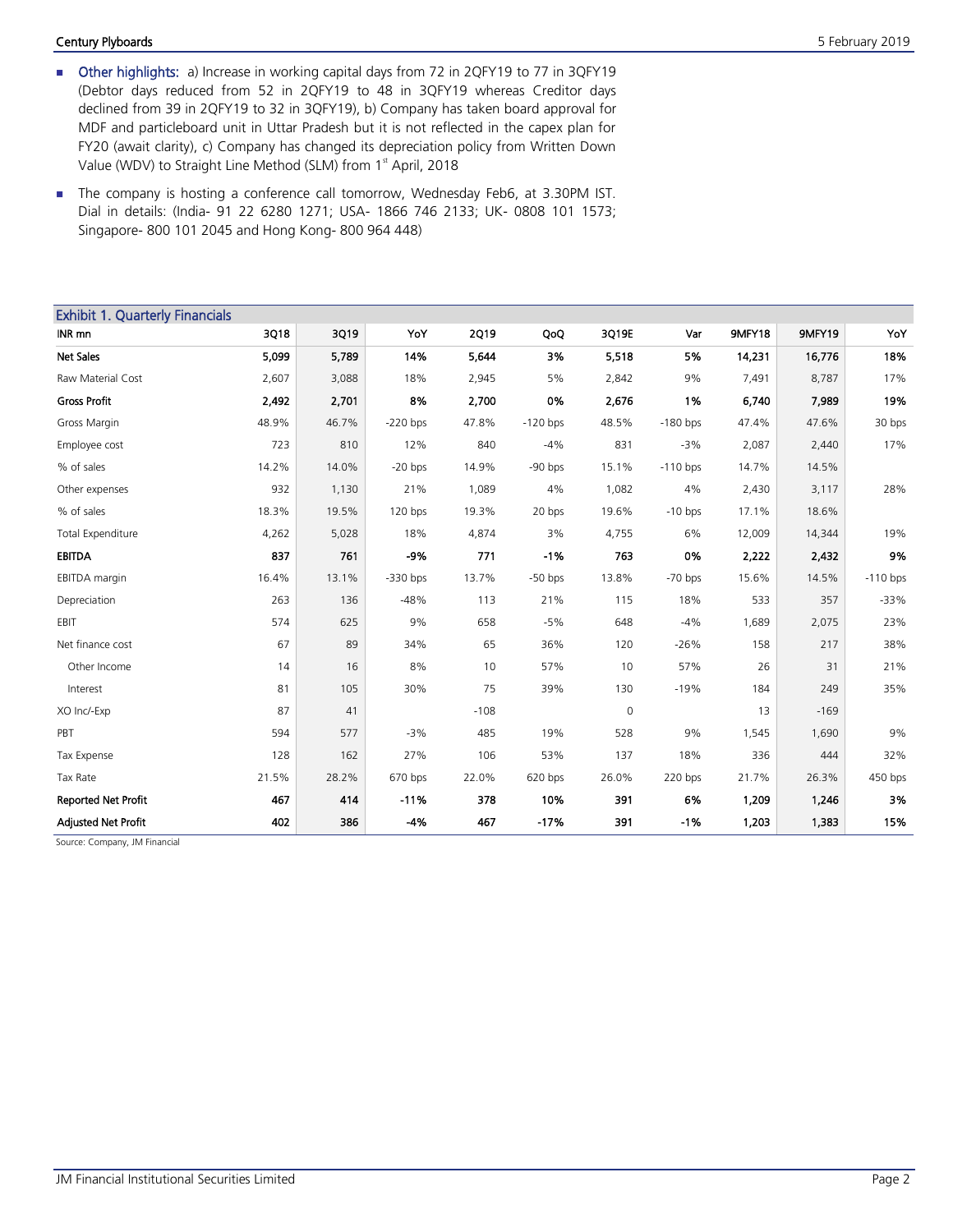# Century Plyboards 5 February 2019

| <b>Exhibit 2. Segmental Information</b> |          |          |             |             |            |              |            |                     |          |            |
|-----------------------------------------|----------|----------|-------------|-------------|------------|--------------|------------|---------------------|----------|------------|
| INR mn                                  | 3Q18     | 3Q19     | YoY         | <b>2Q19</b> | QoQ        | 3Q19E        | Var        | 9MFY18              | 9MFY19   | YoY        |
| Volume                                  |          |          |             |             |            |              |            |                     |          |            |
| Plywood and Allied (cbm)                | 62,366   | 62,217   | 0%          | 64,337      | $-3%$      | 62,497       | 0%         | 1,87,214            | 1,90,288 | 2%         |
| Plywood                                 | 49,859   | 53,385   | 7%          | 56,466      | $-5%$      | 55,842       | $-4%$      | 1,51,894            | 1,65,906 | 9%         |
| Deco Ply                                | 1,502    | 2,720    | 81%         | 2,690       | $1\%$      | 2,253        | 21%        | 6,451               | 7,919    | 23%        |
| Commercial Veneer                       | 11,005   | 6,112    | $-44%$      | 5,181       | 18%        | 4,402        | 39%        | 28,869              | 16,463   | -43%       |
| Laminates (mn Nos)                      | 1.33     | 1.46     | 10%         | 1.49        | $-2%$      | 1.53         | $-5%$      | 3.91                | 4.26     | 9%         |
| MDF (cbm)                               | 20,639   | 42,312   | 105%        | 27,037      | 56%        | 34,650       | 22%        | 20,639              | 99,008   | ΝM         |
| Realisation                             |          |          |             |             |            |              |            |                     |          |            |
| Plywood and Allied (INR/cbm)            | 51,746   | 50,325   | $-3%$       | 49,963      | $1\%$      | 48,953       | 3%         | 51,884              | 49,969   | $-3.7%$    |
| Plywood (INR/cbm)                       | 50,011   | 46,792   | $-6%$       | 47,064      | $-1%$      | 46,510       | 1%         | 1,44,403            | 1,40,419 | $-2.8%$    |
| Deco Ply (INR/cbm)                      | 1,77,297 | 1,48,603 | $-16%$      | 1,41,970    | 5%         | 1,38,292     | 7%         | 4,46,471            | 4,29,593 | $-3.8%$    |
| Commercial Veneer (INR/cbm)             | 40,400   | 37,467   | $-7%$       | 33,797      | 11%        | 33,532       | 12%        | 41,034              | 36,937   | $-10.0%$   |
| Laminates (INR/sheet)                   | 654      | 742      | 14%         | 717         | 4%         | 719          | 3%         | 670                 | 711      | 6.2%       |
| Exteria                                 | 4,343    | 5,849    | 35%         | 5,760       | 2%         | 5,813        | $1\%$      | 5,817               | 5,779    | $-0.6%$    |
| <b>MDF</b>                              | 23,053   | 20,836   | ΝM          | 22,617      | -8%        | 22,300       | $-7%$      | 23,420              | 22,134   | $-5.5%$    |
| Net revenues                            | 5,099    | 5,789    | 14%         | 5,644       | 3%         | 5,518        | 5%         | 14,231              | 16,776   | 18%        |
| Plywood and Allied                      | 3,227    | 3,131    | -3%         | 3,215       | $-3%$      | 3,059        | 2%         | 9,713               | 9,509    | $-2%$      |
| Plywood                                 | 2,494    | 2,498    | 0%          | 2,658       | $-6%$      | 2,597        | $-4%$      | 7,311               | 7,766    | 6%         |
| Deco Ply                                | 266      | 404      | 52%         | 382         | 6%         | 312          | 30%        | 925                 | 1,135    | 23%        |
| Commercial Veneer                       | 445      | 229      | $-48%$      | 175         | 31%        | 148          | 55%        | 1,185               | 608      | -49%       |
| Laminates                               | 999      | 1,138    | 14%         | 1,106       | 3%         | 1,146        | $-1%$      | 2,965               | 3,159    | 7%         |
| <b>MDF</b>                              | 476      | 882      | 85%         | 612         | 44%        | 773          | 14%        | 483                 | 2,191    | ΝM         |
| Particle Board                          | 143      | 265      | 85%         | 286         | $-8%$      | 201          | 32%        | 429                 | 734      | 71%        |
| Logistics- CFS                          | 275      | 246      | $-10%$      | 260         | $-5%$      | 289          | $-15%$     | 763                 | 779      | 2%         |
| Others                                  | 68       | 113      | 66%         | 154         | $-27%$     | 50           | 126%       | 268                 | 362      | 35%        |
| Segmental EBITDA                        | 837      | 761      | -9%         | 771         | $-1%$      | 763          | 0%         | 2,222               | 2,432    | 9%         |
| Plywood and Allied                      | 435      | 410      | $-6%$       | 507         | $-19%$     | 459          | $-11%$     | 1,263               | 1,486    | 18%        |
| Laminates                               | 140      | 99       | -29%        | 85          | 16%        | 115          | $-14%$     | 492                 | 261      | $-47%$     |
| <b>MDF</b>                              | 122      | 139      | 14%         | 38          | 271%       | 54           | 157%       | 122                 | 292      | <b>NM</b>  |
| Particle Board                          | 32       | 55       | 69%         | 55          | 0%         | 36           | <b>NM</b>  | 80                  | 160      | <b>NM</b>  |
| Logistics- CFS                          | 110      | 72       | $-35%$      | 89          | $-19%$     | 98           | $-27%$     | 295                 | 252      | $-14.4%$   |
| Others                                  | 3        | 6        | 68%         | 12          | $-53%$     | $\mathbf{1}$ |            | $\mathsf{O}\xspace$ | 20       |            |
| <b>EBITDA Margins</b>                   | 16.4%    | 13.1%    | -330 bps    | 13.7%       | $-50$ bps  | 13.8%        | $-70$ bps  | 15.6%               | 14.5%    | $-110$ bps |
| Plywood and Allied                      | 13.5%    | 13.1%    | $-40$ bps   | 15.8%       | $-270$ bps | 15.0%        | $-190$ bps | 13.0%               | 15.6%    | 260 bps    |
| Laminates                               | 14.0%    | 8.7%     | $-530$ bps  | 7.7%        | $100$ bps  | 10.0%        | $-130$ bps | 16.6%               | 8.3%     | -830 bps   |
| <b>MDF</b>                              | 25.7%    | 15.8%    | ΝM          | 6.1%        | 960 bps    | 7.0%         | 880 bps    | 25.3%               | 13.3%    | ΝM         |
| Particle Board                          | 22.6%    | 20.7%    | $-190$ bps  | 19.2%       | 150 bps    | 18.0%        | 270 bps    | 18.5%               | 21.9%    | 330 bps    |
| Logistics- CFS                          | 40.1%    | 29.2%    | $-1090$ bps | 34.1%       | -490 bps   | 34.0%        | $-480$ bps | 38.6%               | 32.4%    | $-620$ bps |
| Others                                  | 5.0%     | 5.1%     | 10 bps      | 7.8%        | $-280$ bps | 2.0%         | 310 bps    | 0.1%                | 5.6%     | 550 bps    |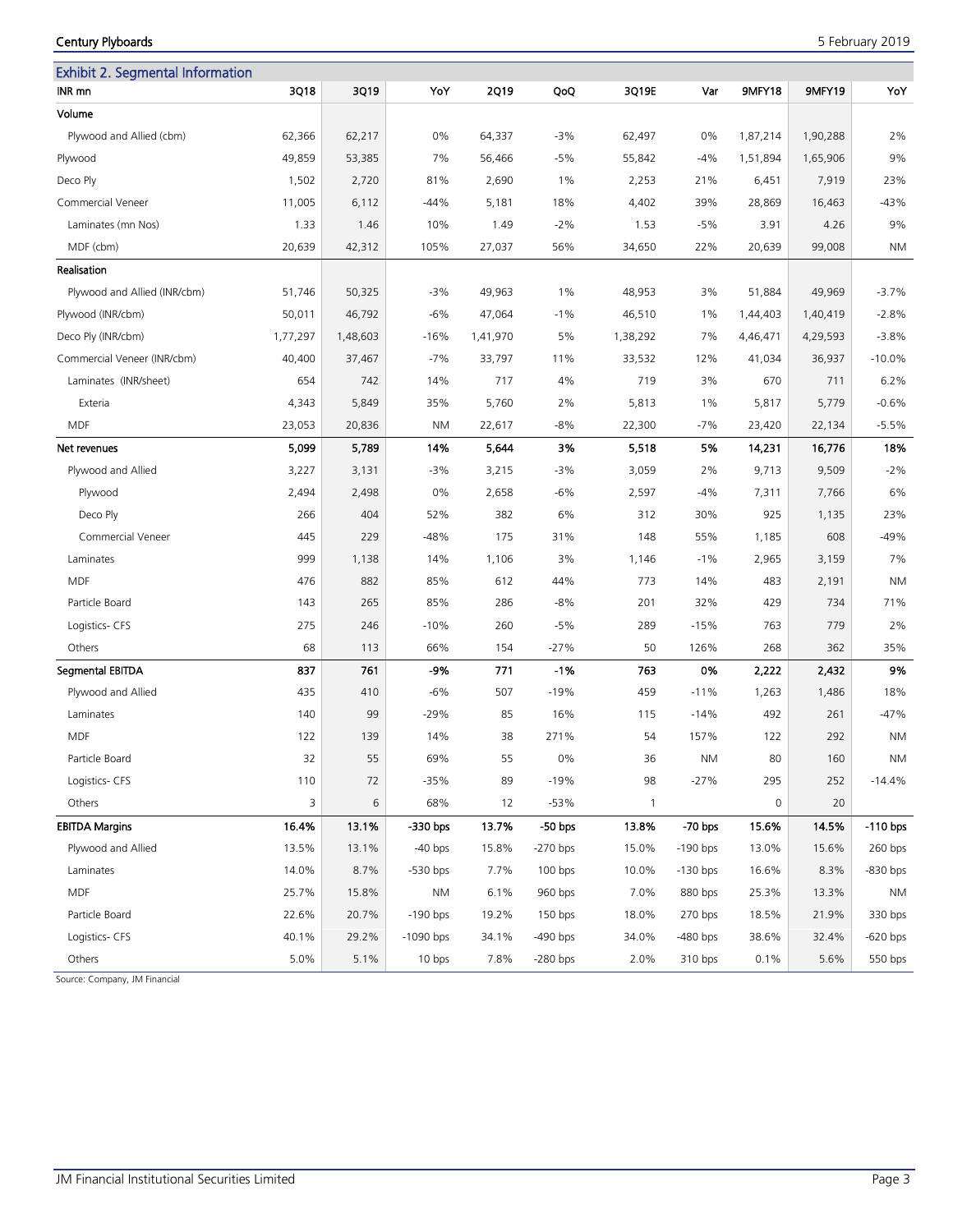# Quarterly charts

#### Exhibit 1. Plywood volume growth trend



#### Exhibit 3. Overall revenue growth trend



Source: Company, JM Financial

# Exhibit 5. Plywood EBITDA and margin trend



Source: Company, JM Financial

#### Exhibit 2. Laminates volume growth trend







Source: Company, JM Financial

#### Exhibit 6. Laminates EBITDA and margin trend

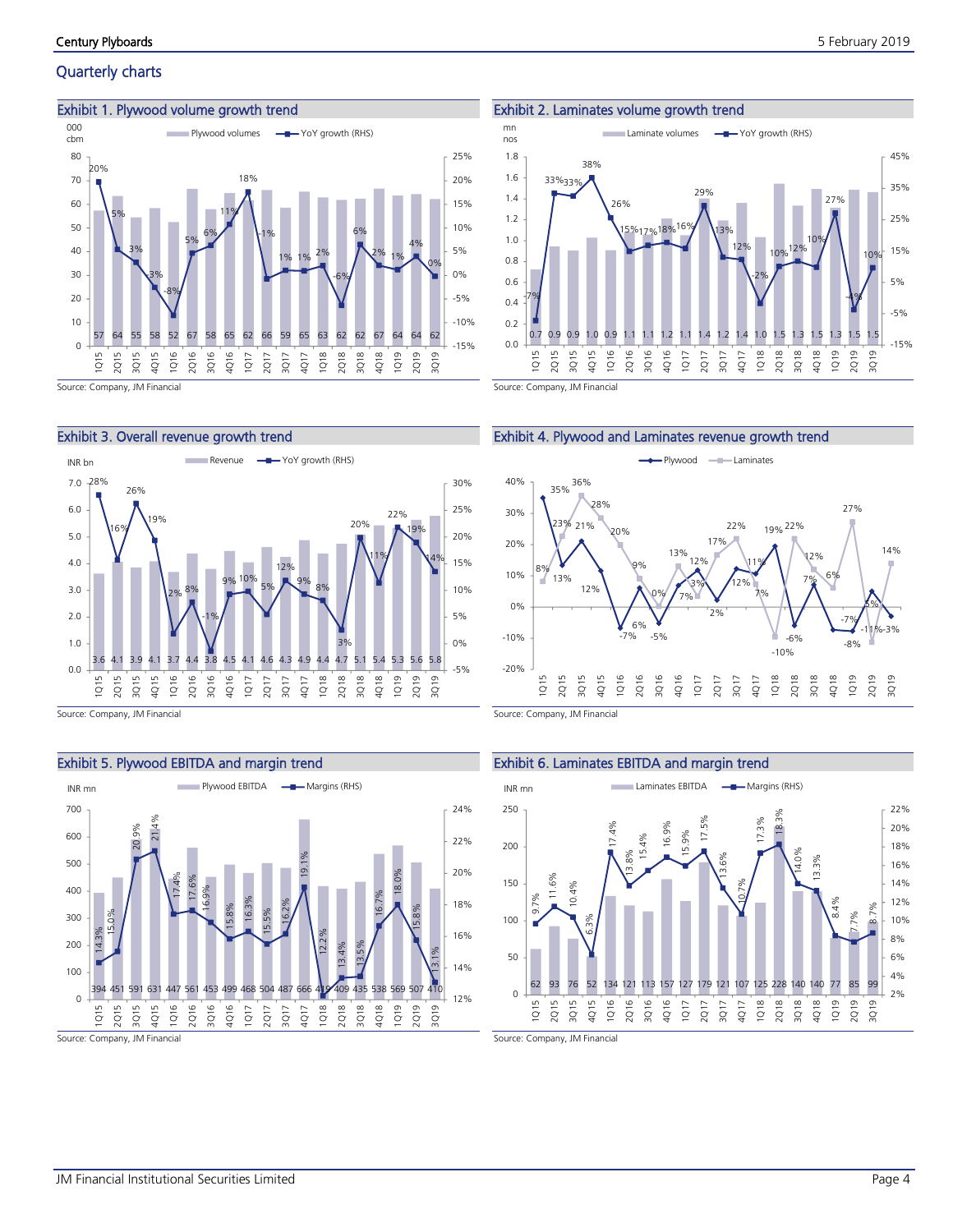## Exhibit 7. Overall EBITDA and margin trend



Source: Company, JM Financial

#### Exhibit 8. Profitability growth trends



Source: Company, JM Financial

Exhibit 10. Laminates volume growth trend

24%

 $m n$ <br>nos  $m n$  Laminates volumes  $\leftarrow$  YoY growth (RHS)

18%

16%

12%

8%

CAGR 9%

10% 10%

-10% -5% 0% 5% 10% 15% 20% 25% 30%

# Annual charts



Source: Company, JM Financial



#### Exhibit 11. Overall revenue growth trend

Exhibit 9. Plywood volume growth trend

Source: Company, JM Financial

Source: Company, JM Financial

0.0 1.0 2.0 3.0 4.0 5.0 6.0 7.0 8.0

nos

16%

10%

8%

## Exhibit 12. Plywood and Laminate revenue growth trend



2.4 2.7 2.9 3.6 4.3 4.9 5.5 5.9 6.5 7.2

FY12 FY13 FY14 FY15 FY16 FY17 FY18 FY19E FY20E FY21E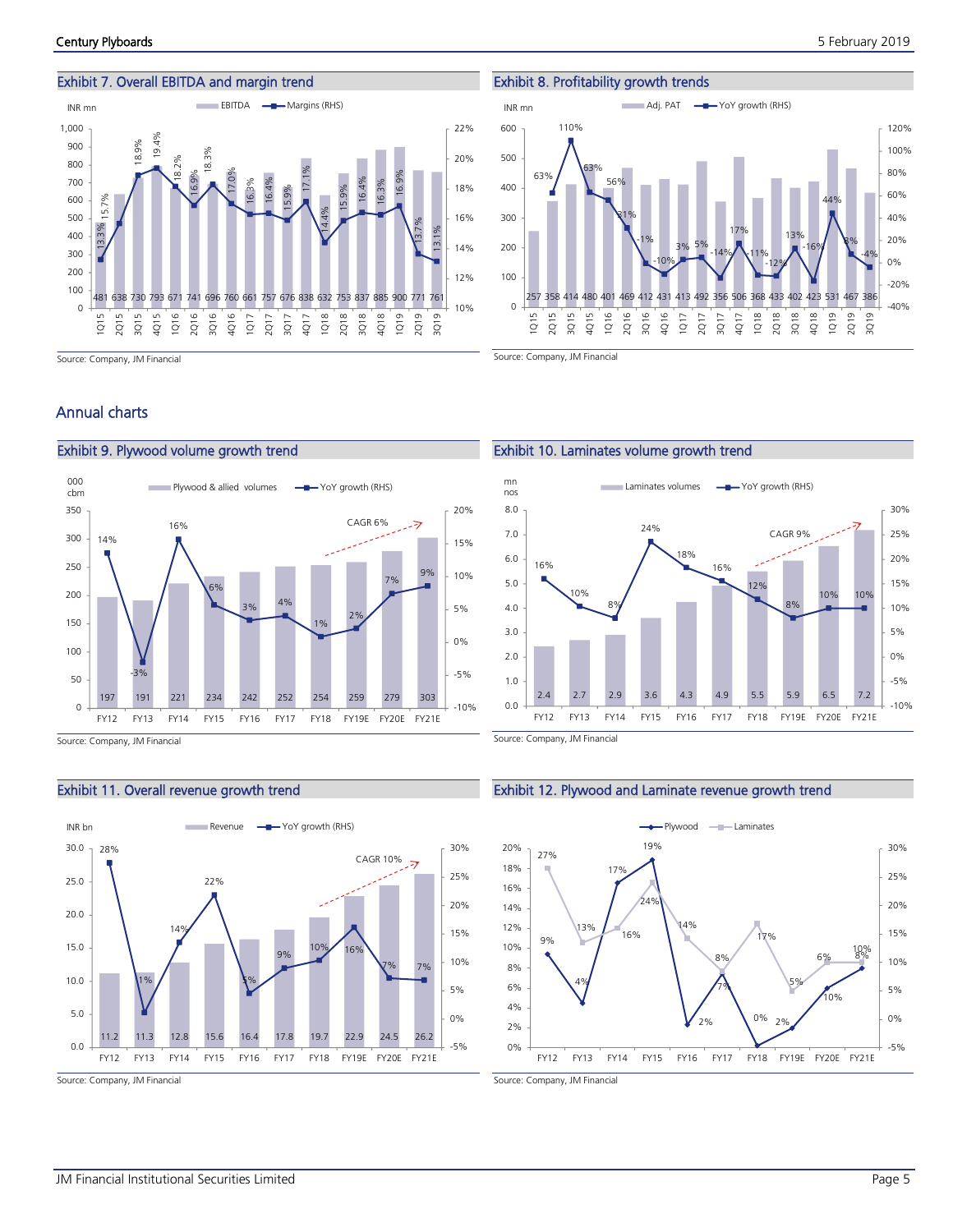# Exhibit 13. Overall EBITDA and margin trend



# Exhibit 15. Profitability growth trend



#### 1.3 2.0 1.9 2.1 1.8 2.0 2.1 2.2  $0.2$  0.3 0.5 0.5 0.6  $0.4$ 0.5 0.6 13.8% 17.2% 16.8% 16.6% 14.3% 15.2% 15.2% 15.0% 8.3% 8.6% 15.9% 14.4% 15.2% 9.0% 11.0% 12.0% 5% 7% 9% 11% 13% 15% 17% 19% 0.0 0.5 1.0 1.5 2.0 2.5 FY14 FY15 FY16 FY17 FY18 FY19E FY20E FY21E

Exhibit 14. Plywood and Laminate EBITDA and margin trend

INR bn **Plywood EBITDA Laminates EBITDA - Plywood** - X Laminates

# Exhibit 16. Return ratios

Source: Company, JM Financial



Source: Company, JM Financial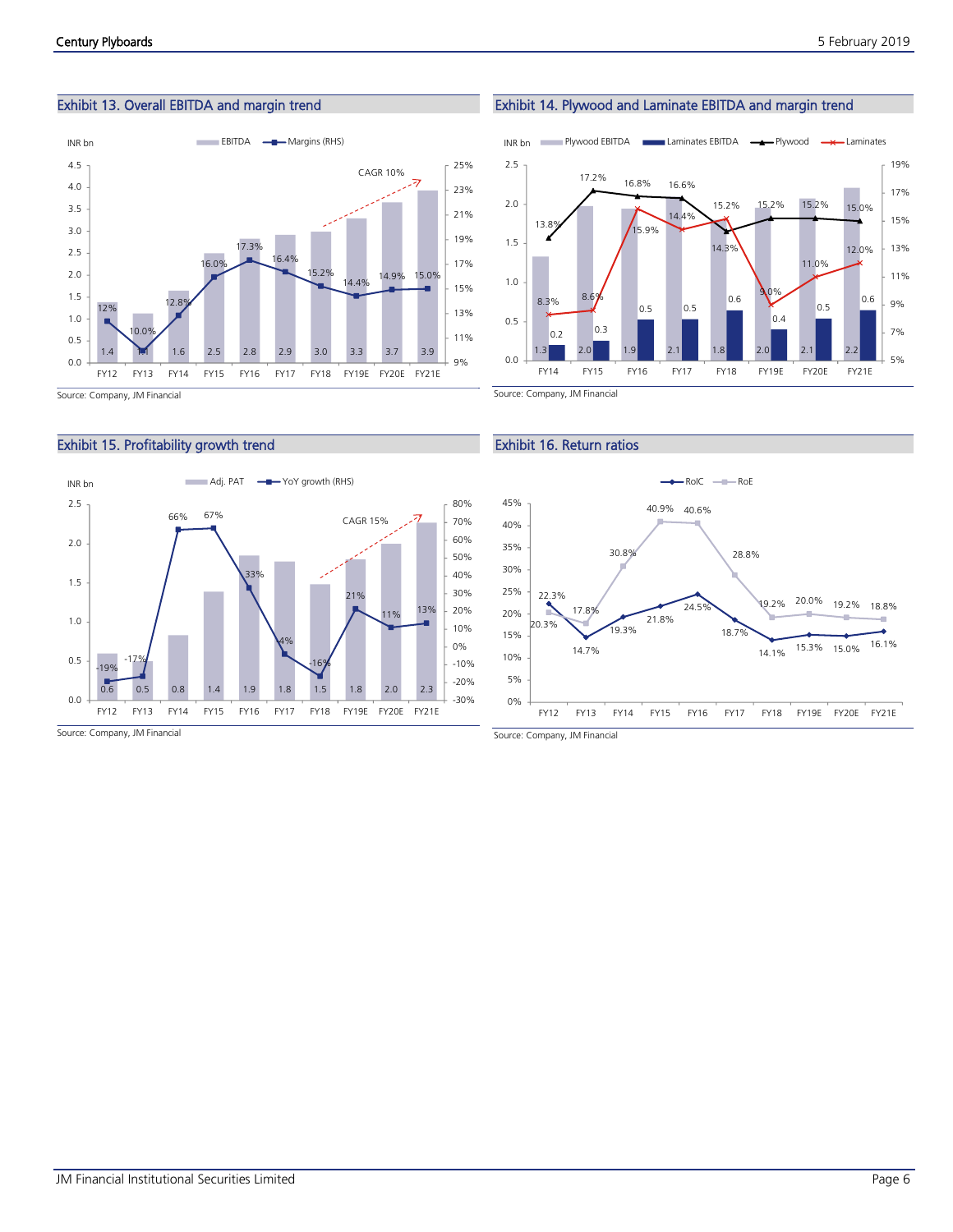# Financial Tables (Standalone)

| <b>Income Statement</b>     |              |              |          |          | (INR mn)     |
|-----------------------------|--------------|--------------|----------|----------|--------------|
| Y/E March                   | <b>FY17A</b> | <b>FY18A</b> | FY19E    | FY20E    | <b>FY21E</b> |
| Net Sales                   | 17,825       | 19,672       | 22,855   | 24,507   | 26,191       |
| Sales Growth                | 9.0%         | 10.4%        | 16.2%    | 7.2%     | 6.9%         |
| Other Operating Income      | 0            | 0            | 0        | $\Omega$ | 0            |
| <b>Total Revenue</b>        | 17,825       | 19.672       | 22.855   | 24.507   | 26,191       |
| Cost of Goods Sold/Op. Exp  | 9,181        | 10,230       | 11,885   | 12,621   | 13,619       |
| Personnel Cost              | 2,567        | 2,839        | 3,265    | 3,657    | 4,096        |
| Other Expenses              | 3,157        | 3,609        | 4,408    | 4,569    | 4,544        |
| <b>EBITDA</b>               | 2,920        | 2.994        | 3,297    | 3,660    | 3,932        |
| <b>EBITDA Margin</b>        | 16.4%        | 15.2%        | 14.4%    | 14.9%    | 15.0%        |
| <b>EBITDA Growth</b>        | 3.0%         | 2.5%         | 10.1%    | 11.0%    | 7.4%         |
| Depn. & Amort.              | 524          | 810          | 490      | 529      | 572          |
| EBIT                        | 2,397        | 2,184        | 2,807    | 3,131    | 3,360        |
| Other Income                | 107          | 67           | 40       | 40       | 50           |
| Finance Cost                | 267          | 327          | 350      | 350      | 300          |
| PBT before Excep. & Forex   | 2,236        | 1,924        | 2,497    | 2,821    | 3,110        |
| Excep. & Forex Inc./Loss(-) | 0            | 0            | 0        | 0        | 0            |
| PBT                         | 2,236        | 1,924        | 2,497    | 2,821    | 3,110        |
| Taxes                       | 481          | 424          | 649      | 818      | 840          |
| Extraordinary Inc./Loss(-)  | 101          | -66          | $-169$   | $\Omega$ | 0            |
| Assoc. Profit/Min. Int.(-)  | 0            | 0            | $\Omega$ | $\Omega$ | 0            |
| <b>Reported Net Profit</b>  | 1,856        | 1,434        | 1,679    | 2,003    | 2,271        |
| <b>Adjusted Net Profit</b>  | 1.777        | 1,486        | 1,804    | 2,003    | 2,271        |
| Net Margin                  | 10.0%        | 7.6%         | 7.9%     | 8.2%     | 8.7%         |
| Diluted Share Cap. (mn)     | 222.2        | 222.2        | 222.5    | 222.5    | 222.5        |
| Diluted EPS (INR)           | 8.0          | 6.7          | 8.1      | 9.0      | 10.2         |
| Diluted EPS Growth          | $-4.0%$      | $-16.4%$     | 21.2%    | 11.0%    | 13.4%        |
| Total Dividend + Tax        | 0            | 267          | 402      | 455      | 509          |
| Dividend Per Share (INR)    | 0.0          | 1.0          | 1.5      | 1.7      | 1.9          |

| <b>Balance Sheet</b>        |              |              |          |          | $(INR$ mn $)$ |
|-----------------------------|--------------|--------------|----------|----------|---------------|
| Y/E March                   | <b>FY17A</b> | <b>FY18A</b> | FY19E    | FY20E    | <b>FY21E</b>  |
| Shareholders' Fund          | 7,086        | 8,379        | 9,657    | 11,204   | 12,966        |
| Share Capital               | 223          | 223          | 223      | 223      | 223           |
| Reserves & Surplus          | 6,864        | 8,157        | 9,434    | 10,982   | 12,743        |
| Preference Share Capital    | 0            | 0            | $\Omega$ | $\Omega$ | 0             |
| Minority Interest           | $\Omega$     | 0            | $\Omega$ | $\Omega$ | $\Omega$      |
| <b>Total Loans</b>          | 5,955        | 5,383        | 6,000    | 5.000    | 4,000         |
| Def. Tax Liab. / Assets (-) | $-689$       | $-690$       | $-565$   | $-424$   | $-331$        |
| Total - Equity & Liab.      | 12,352       | 13,072       | 15,091   | 15,780   | 16,635        |
| Net Fixed Assets            | 5,337        | 6,618        | 7,628    | 7,798    | 7,927         |
| <b>Gross Fixed Assets</b>   | 3,447        | 7,184        | 9,684    | 10,384   | 11,084        |
| Intangible Assets           | 0            | 0            | $\Omega$ | $\Omega$ | $\Omega$      |
| Less: Depn. & Amort.        | 953          | 1,767        | 2,257    | 2.786    | 3,357         |
| Capital WIP                 | 2,843        | 1,201        | 200      | 200      | 200           |
| Investments                 | 960          | 960          | 960      | 960      | 960           |
| <b>Current Assets</b>       | 8,562        | 8,324        | 9,804    | 10,368   | 11,323        |
| Inventories                 | 2,638        | 3,382        | 3,929    | 4,213    | 4,503         |
| <b>Sundry Debtors</b>       | 3,353        | 3,145        | 4,070    | 4,364    | 4,664         |
| Cash & Bank Balances        | 538          | 165          | 172      | 158      | 524           |
| Loans & Advances            | 2,033        | 1,633        | 1,633    | 1,633    | 1,633         |
| <b>Other Current Assets</b> | $\Omega$     | 0            | $\Omega$ | $\Omega$ | $\Omega$      |
| Current Liab, & Prov.       | 2,506        | 2,831        | 3,300    | 3,347    | 3,576         |
| <b>Current Liabilities</b>  | 1,411        | 1,764        | 2,050    | 2,014    | 2,153         |
| Provisions & Others         | 1,095        | 1,066        | 1,251    | 1,333    | 1,423         |
| Net Current Assets          | 6,056        | 5,494        | 6,503    | 7,021    | 7,747         |
| <b>Total - Assets</b>       | 12,353       | 13,072       | 15,091   | 15,780   | 16,635        |

Source: Company, JM Financial

Source: Company, JM Financial

| <b>Cash Flow Statement</b>   |              |              |              |          | (INR mn)     |
|------------------------------|--------------|--------------|--------------|----------|--------------|
| Y/E March                    | <b>FY17A</b> | <b>FY18A</b> | <b>FY19E</b> | FY20E    | <b>FY21E</b> |
| Profit before Tax            | 2,337        | 1,990        | 2,497        | 2,821    | 3,110        |
| Depn. & Amort.               | 524          | 810          | 490          | 529      | 572          |
| Net Interest Exp. / Inc. (-) | 283          | 288          | 310          | 310      | 250          |
| Inc (-) / Dec in WCap.       | $-283$       | 164          | $-1.003$     | $-531$   | $-361$       |
| Others                       | $-174$       | 126          | $-44$        | 141      | 93           |
| <b>Taxes Paid</b>            | $-457$       | $-544$       | $-649$       | $-818$   | $-840$       |
| Operating Cash Flow          | 2,230        | 2,834        | 1,601        | 2,451    | 2,825        |
| Capex                        | $-2,880$     | $-1,921$     | $-1,500$     | $-700$   | $-700$       |
| Free Cash Flow               | $-650$       | 913          | 101          | 1,751    | 2,125        |
| Inc (-) / Dec in Investments | $-463$       | 17           | $\Omega$     | $\Omega$ | $\Omega$     |
| Others                       | 135          | $-70$        | 40           | 40       | 50           |
| Investing Cash Flow          | $-3,208$     | $-1,974$     | $-1,460$     | -660     | -650         |
| Inc / Dec (-) in Capital     | 0            | $\Omega$     | $\Omega$     | $\Omega$ | $\Omega$     |
| Dividend + Tax thereon       | $\mathbf 0$  | $-267$       | $-402$       | $-455$   | $-509$       |
| Inc / Dec (-) in Loans       | 1,613        | $-641$       | 617          | $-1,000$ | $-1,000$     |
| Others                       | $-286$       | $-326$       | $-350$       | $-350$   | $-300$       |
| <b>Financing Cash Flow</b>   | 1,326        | $-1.233$     | -134         | $-1,805$ | $-1,809$     |
| Inc / Dec (-) in Cash        | 348          | $-373$       | 7            | -14      | 366          |
| Opening Cash Balance         | 190          | 538          | 165          | 172      | 158          |
| Closing Cash Balance         | 538          | 165          | 172          | 158      | 524          |

| <b>Dupont Analysis</b> |              |              |              |       |              |
|------------------------|--------------|--------------|--------------|-------|--------------|
| Y/E March              | <b>FY17A</b> | <b>FY18A</b> | <b>FY19E</b> | FY20E | <b>FY21E</b> |
| Net Margin             | 10.0%        | 7.6%         | 7.9%         | 8.2%  | 8.7%         |
| Asset Turnover (x)     | 1.7          | 1.5          | 1.6          | 1.6   | 1.6          |
| Leverage Factor (x)    | 1.7          | 1.6          | 1.6          | 1.5   | 1.3          |
| RoE                    | 28.8%        | 19.2%        | 20.0%        | 19.2% | 18.8%        |

| <b>Key Ratios</b>   |              |              |              |       |              |
|---------------------|--------------|--------------|--------------|-------|--------------|
| Y/E March           | <b>FY17A</b> | <b>FY18A</b> | <b>FY19E</b> | FY20E | <b>FY21E</b> |
| BV/Share (INR)      | 31.9         | 37.7         | 43.4         | 50.3  | 58.3         |
| <b>ROIC</b>         | 18.7%        | 14.1%        | 15.3%        | 15.0% | 16.1%        |
| <b>ROE</b>          | 28.8%        | 19.2%        | 20.0%        | 19.2% | 18.8%        |
| Net Debt/Equity (x) | 0.8          | 0.6          | 0.6          | 0.4   | 0.3          |
| P/E(x)              | 20.3         | 24.2         | 20.0         | 18.0  | 15.9         |
| P/B(x)              | 5.1          | 4.3          | 3.7          | 3.2   | 2.8          |
| EV/EBITDA (x)       | 14.2         | 13.8         | 12.7         | 11.2  | 10.0         |
| EV/Sales (x)        | 2.3          | 2.1          | 1.8          | 1.7   | 1.5          |
| Debtor days         | 69           | 58           | 65           | 65    | 65           |
| Inventory days      | 54           | 63           | 63           | 63    | 63           |
| Creditor days       | 35           | 39           | 38           | 35    | 35           |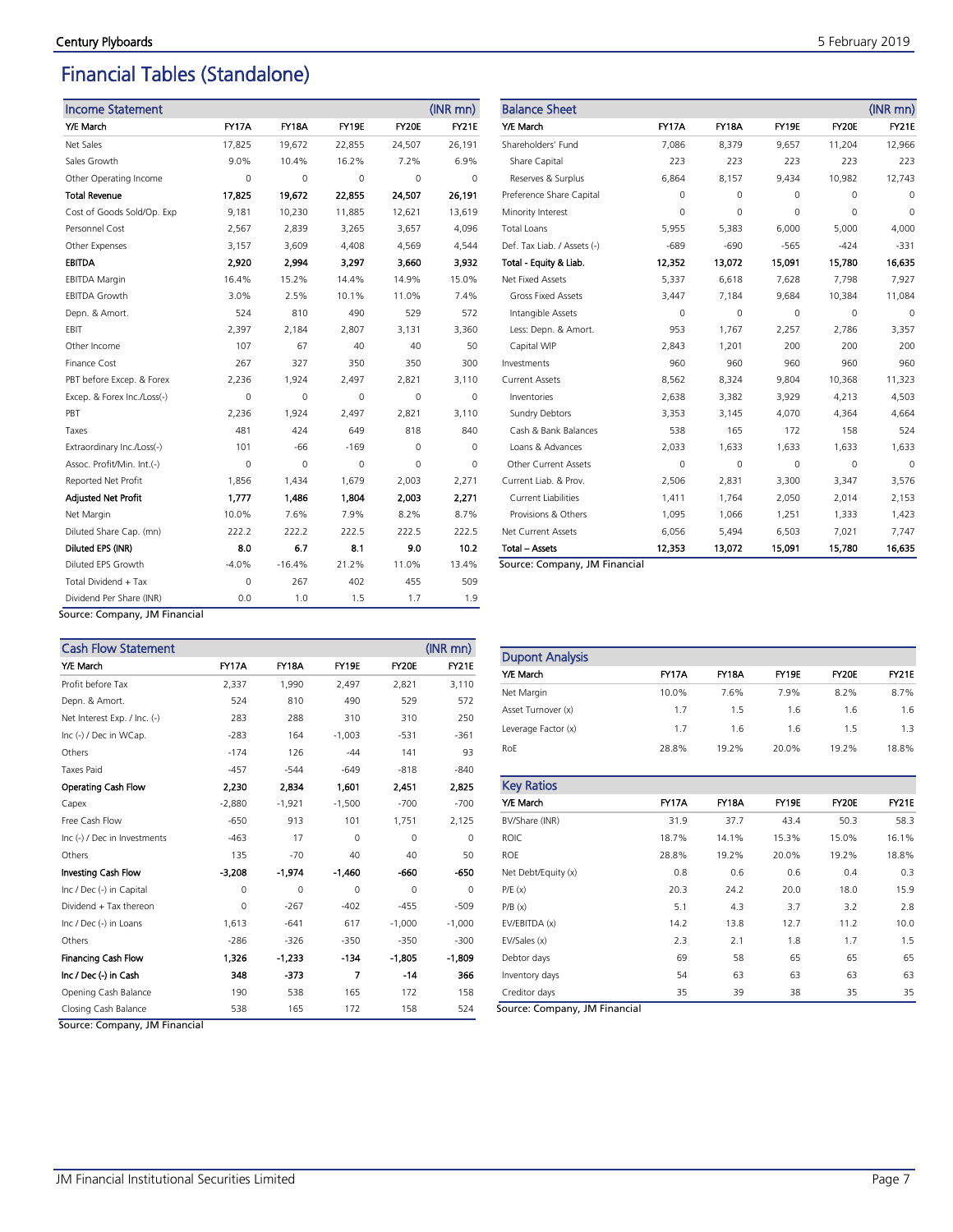Century Plyboards 5 February 2019



| History of Earnings Estimate and Target Price |                     |         |  |  |  |  |
|-----------------------------------------------|---------------------|---------|--|--|--|--|
| Recommendation                                | <b>Target Price</b> | % Cha.  |  |  |  |  |
| Hold                                          | 280                 |         |  |  |  |  |
| Hold                                          | 300                 | 7.1     |  |  |  |  |
| Hold                                          | 260                 | $-13.3$ |  |  |  |  |
|                                               |                     |         |  |  |  |  |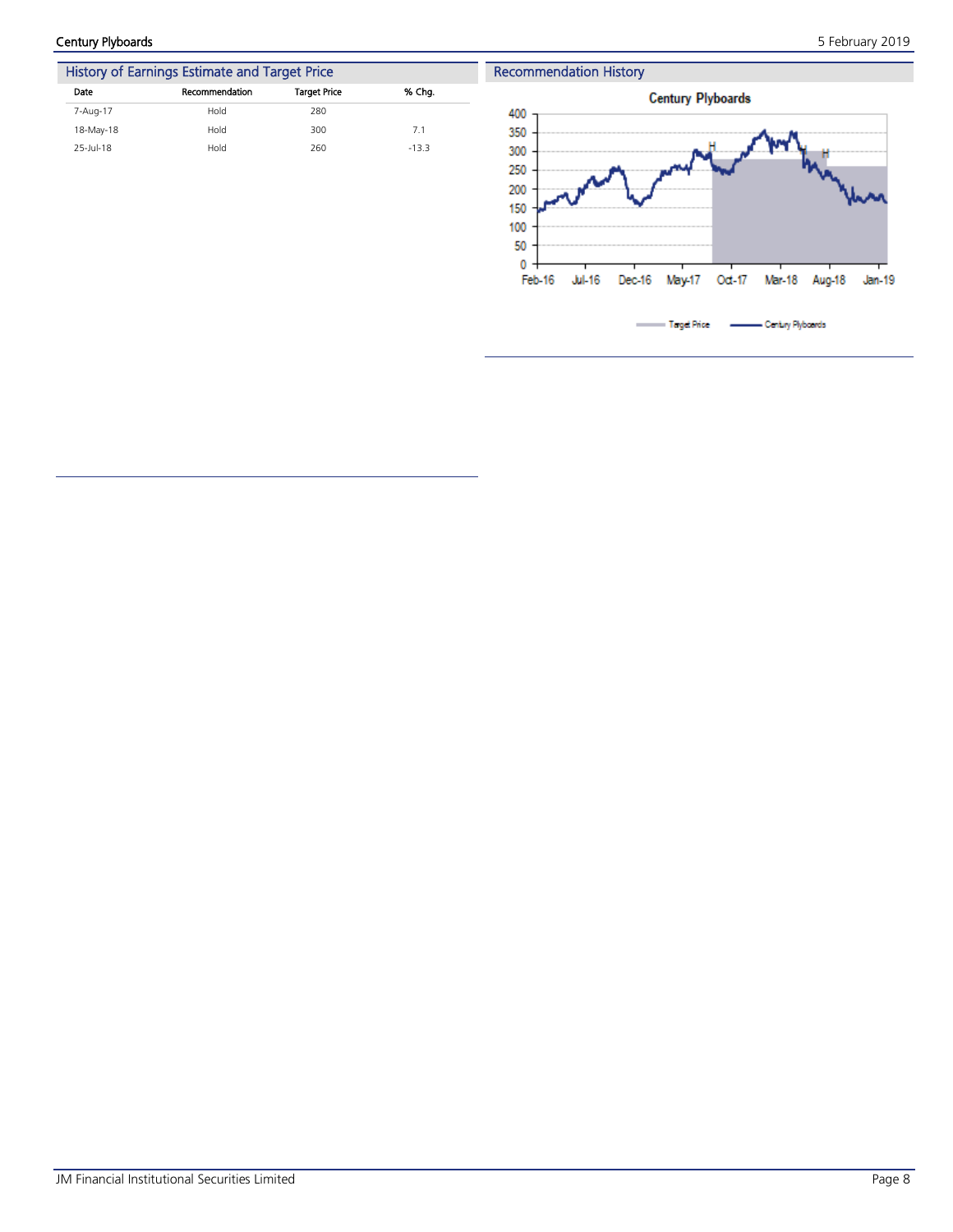# **APPENDIX I**

# JM Financial Institutional Securities Limited

(formerly known as JM Financial Securities Limited)

# Corporate Identity Number: U67100MH2017PLC296081

Member of BSE Ltd., National Stock Exchange of India Ltd. and Metropolitan Stock Exchange of India Ltd. SEBI Registration Nos.: Stock Broker - INZ000163434, Research Analyst – INH000000610 Registered Office: 7th Floor, Cnergy, Appasaheb Marathe Marg, Prabhadevi, Mumbai 400 025, India. Board: +9122 6630 3030 | Fax: +91 22 6630 3488 | Email: jmfinancial.research@jmfl.com | www.jmfl.com Compliance Officer: Mr. Sunny Shah | Tel: +91 22 6630 3383 | Email: sunny.shah@jmfl.com

| Definition of ratings |                                                                                                  |
|-----------------------|--------------------------------------------------------------------------------------------------|
| Rating                | Meaning                                                                                          |
| Buy                   | Total expected returns of more than 15%. Total expected return includes dividend yields.         |
| Hold                  | Price expected to move in the range of 10% downside to 15% upside from the current market price. |
| Sell                  | Price expected to move downwards by more than 10%                                                |

#### Research Analyst(s) Certification

The Research Analyst(s), with respect to each issuer and its securities covered by them in this research report, certify that:

All of the views expressed in this research report accurately reflect his or her or their personal views about all of the issuers and their securities; and

No part of his or her or their compensation was, is, or will be directly or indirectly related to the specific recommendations or views expressed in this research report.

#### Important Disclosures

This research report has been prepared by JM Financial Institutional Securities Limited (JM Financial Institutional Securities) to provide information about the company(ies) and sector(s), if any, covered in the report and may be distributed by it and/or its associates solely for the purpose of information of the select recipient of this report. This report and/or any part thereof, may not be duplicated in any form and/or reproduced or redistributed without the prior written consent of JM Financial Institutional Securities. This report has been prepared independent of the companies covered herein.

JM Financial Institutional Securities is registered with the Securities and Exchange Board of India (SEBI) as a Research Analyst and a Stock Broker having trading memberships of the BSE Ltd. (BSE), National Stock Exchange of India Ltd. (NSE) and Metropolitan Stock Exchange of India Ltd. (MSEI). No material disciplinary action has been taken by SEBI against JM Financial Institutional Securities in the past two financial years which may impact the investment decision making of the investor.

JM Financial Institutional Securities renders stock broking services primarily to institutional investors and provides the research services to its institutional clients/investors. JM Financial Institutional Securities and its associates are part of a multi-service, integrated investment banking, investment management, brokerage and financing group. JM Financial Institutional Securities and/or its associates might have provided or may provide services in respect of managing offerings of securities, corporate finance, investment banking, mergers & acquisitions, broking, financing or any other advisory services to the company(ies) covered herein. JM Financial Institutional Securities and/or its associates might have received during the past twelve months or may receive compensation from the company(ies) mentioned in this report for rendering any of the above services.

JM Financial Institutional Securities and/or its associates, their directors and employees may; (a) from time to time, have a long or short position in, and buy or sell the securities of the company(ies) mentioned herein or (b) be engaged in any other transaction involving such securities and earn brokerage or other compensation or act as a market maker in the financial instruments of the company(ies) covered under this report or (c) act as an advisor or lender/borrower to, or may have any financial interest in, such company(ies) or (d) considering the nature of business/activities that JM Financial Institutional Securities is engaged in, it may have potential conflict of interest at the time of publication of this report on the subject company(ies).

Neither JM Financial Institutional Securities nor its associates or the Research Analyst(s) named in this report or his/her relatives individually own one per cent or more securities of the company(ies) covered under this report, at the relevant date as specified in the SEBI (Research Analysts) Regulations, 2014.

The Research Analyst(s) principally responsible for the preparation of this research report and members of their household are prohibited from buying or selling debt or equity securities, including but not limited to any option, right, warrant, future, long or short position issued by company(ies) covered under this report. The Research Analyst(s) principally responsible for the preparation of this research report or their relatives (as defined under SEBI (Research Analysts) Regulations, 2014); (a) do not have any financial interest in the company(ies) covered under this report or (b) did not receive any compensation from the company(ies) covered under this report, or from any third party, in connection with this report or (c) do not have any other material conflict of interest at the time of publication of this report. Research Analyst(s) are not serving as an officer, director or employee of the company(ies) covered under this report.

While reasonable care has been taken in the preparation of this report, it does not purport to be a complete description of the securities, markets or developments referred to herein, and JM Financial Institutional Securities does not warrant its accuracy or completeness. JM Financial Institutional Securities may not be in any way responsible for any loss or damage that may arise to any person from any inadvertent error in the information contained in this report. This report is provided for information only and is not an investment advice and must not alone be taken as the basis for an investment decision.